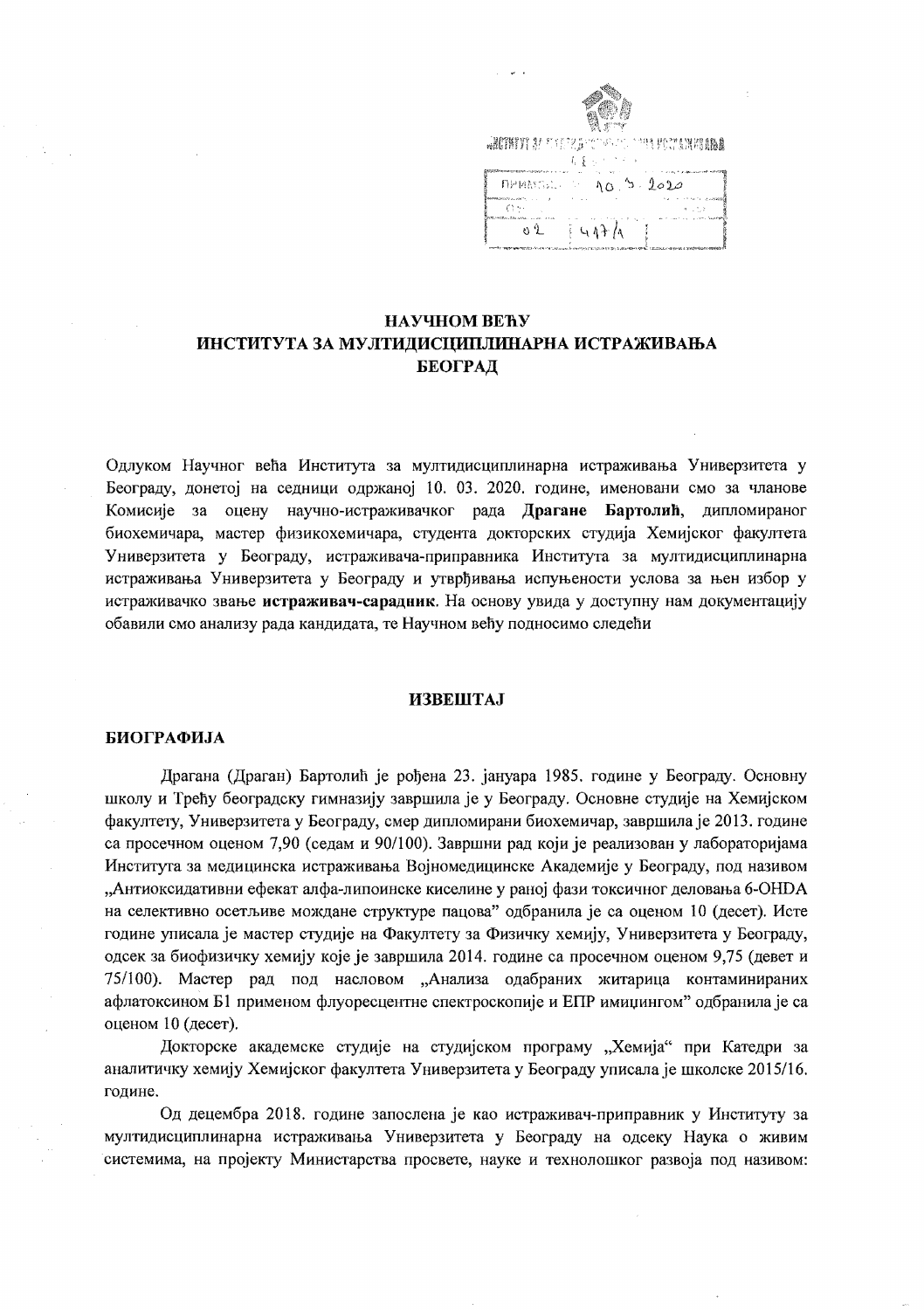Испитивања односа структура-функција у ћелијском зиду биљака и измене структуре зида ензимским инжењерингом (бр. 173017), под руководством др Ксеније Радотић Хаџи-Манић.

У досадашњем научно-истраживачком раду Драгана Д. Бартолић је похађала школе: 46<sup>th</sup> IFF Spring School of Functional Soft Matter, Forschungszentrum Jülich, Немачка (23.02. до 06. 03. 2015.);  $47^{th}$  IFF Spring School "Memristive Phenomena - From Fudamental Physics to Neuromorphic Computing", Forschungszentrum Jülich, Немачка (22, 02, до 04, 03, 2016.), "НЕРКА 7", регионална школа биофизике спонзорисана од стране IUPAB-а (International Union of Pure and Applied Biophysics), у организацији Друштва бифизичара Србије (Котор, Црна Гора 04. 10. до 08. 10. 2018.), II Multiforesee CA16101 training school on molecular imaging in forensics, Мастрихт, Холандија (10. 12. до 13. 12. 2018.).

Кандидаткиња Драгана Бартолић је учесник COST акције "MULTI-modal imaging of forensic science evidence - tools for Forensic Science" (СА COST Action CA16101), у оквиру којег је боравила као STSM истраживач на Универзитету у Мастрихту (MultiModal Molecular Imaging (M4i) institute) Холандија у периоду од 04. 03. 2019. до 29. 03. 2019. године. Такође, учесник је CA COST Action CA17111 "Data integration to maximise the power of omics for grapevine improvement".

Поред тога, Драгана Бартолић је учествовала у Европској ноћи истраживача одржаној 27. септембра 2019. године, у оквиру пројекта "The Road to Friday of Science-ReFocuS 2.0" који финансира Европска комисија у оквиру "Хоризон 2020" програма за истраживање и иновационе делатности.

Драгана Бартолић је члан Друштва за физиологију биљака Србије.

Кандидаткиња Драгана Бартолић има пријављену тему докторске дисертације под називом: "Индикатори контаминације семена кукуруза (Zea mays L.) афлатоксинима" на Хемијском факултету Универзитета у Београду. Веће научних области природних наука, на Универзитету у Београду, на седници одржаној 27. фебруара 2020. године, донело је одлуку о сагласности на предлог дате теме докторске дисертације Драгане Бартолић.

## БИБЛИОГРАФИЈА

Досадашње резултате истраживања кандидат је публиковао у следећим научним радовима и саопштењима.

#### U vrhunskim međunarodnim časopisima (M21)

1. Algarra M., Bartolić D., Radotić K., et al. (2019). P-dopted carbon nano-powders for fingerprint imaging. Talanta. Vol. 194, p.p.  $150 - 157$ .

Chemistry, Analytical (2018) 11/84; (IF= 4.916).

DOI: 10.1016/j.talanta.2018.10.033

## Radovi objavljeni u istaknutim međunarodnim časopisima (M22)

1. Bartolić D., Stanković M., Mutavdžić D., Stanković S., Jovanović D., Radotić K. (2018). Multivariate Curve Resolution - Alternate Least Square analysis of excitation-emission matrices for maize flour contaminated with aflatoxin B1. Journal of Fluorescence. Vol. 28, p.p.  $729 - 733$ .

Chemistry, Analytical (2017) 48/81; (IF= 1.665). DOI: 10.1007/s10895-018-2246-z.

#### Radovi objavljeni u međunarodnim časopisima (M23)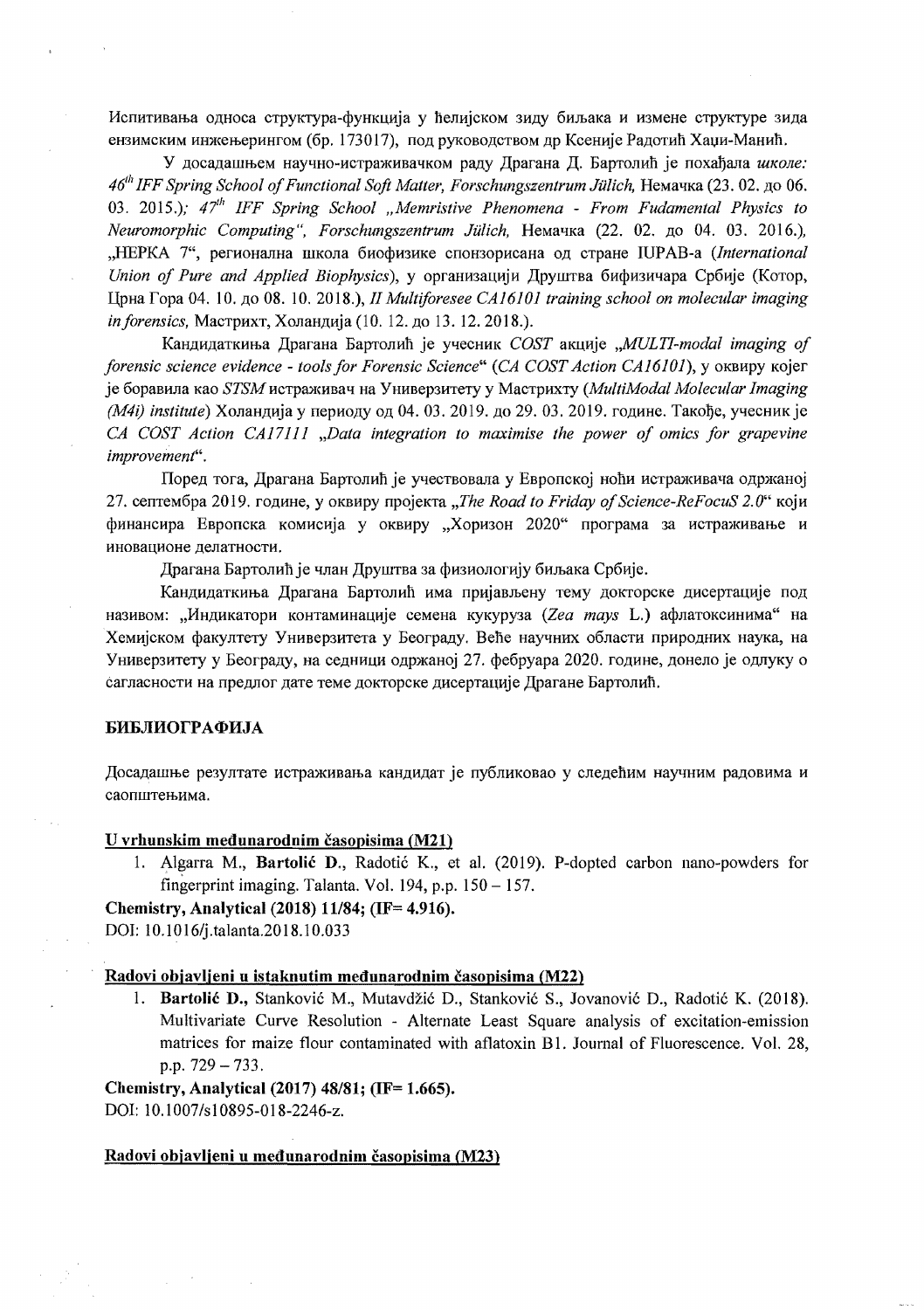1. M. Stanković, D. Bartolić, B. Šikoparija, D. Spasojević, D. Mutavdžić, M. Natić, K. Radotić. (2019). Estimation of variability of total content of proteins and phenols in honey using front face fluorescence spectroscopy coupled with MCR-ALS analysis. J. *Appl.Spectros.* 

Spectroscopy, (2018) 38/41; (IF=0.675). DOI: 10.1007/s10812-019-00809-1.

### Saopštenje sa međunarodnog skupa štampano u celini (M33)

- 1. Bartolić Dragana, Stanković Mira, Maksimović Vuk, Mutavdzić Dragosav, Radotić Ksenija. (2018). Non-invasive characterization ofaflatoxin-stressed wheat seed using 2D EPR imaging and EEM fluorescence spectroscopy. *14th International Coriference on Fundamental and Applied Aspects of Physical Chemistry, Society of physical Chemists of Serbia,* 24. - 28. Sep, Belgrade, Serbia. Vol. 1, pp. 523 - 526, isbn: 978-86-82475-36-1.
- 2. Bartolić Dragana, Stanković Mira, Mitrović Aleksandra, Mutavdžić Dragosav, Simonović Radosavljevic Jasna, Radotic Ksenija. (2019). VIABILITY ASSESSMENT OF MAIZE *(Zea mays* L.) SEEDS CONTAMINATED WITH AFLATOXIN USING FLUORESCENCE SPECTROSCOPY. 27 *th International Coriference Ecological Truth and Environmental Research,* 18-21 June, Bor Lake, Serbia.
- 3. Stanković Mira, Bartolić Dragana, Prokopijević Miloš, Prodanović Olivera, Đikanović Daniela, Simonović Radosavljević Jasna, Radotić Ksenija. (2019). FLUORESCENCE SPECTROSCOPY AND PRINCIPAL COMPONENT ANALYSIS IN THE HONEY SAMPLES CLASSIFICATION. 27 *th International Conference Ecological Truth and Environmental Research,* 18-21 June, Bor Lake, Serbia.
- 4. Milenković Ivana, Bartolić Dragana, Algarra Manuel, Kostić Ljiljana, Nikolić Miroslav, Radotic Ksenija. (2019). THE EXAMINATION OF ECOTOXIC EFFECT OF FOLIC ACID BASED CARBON DOTS ON MAIZE. *27th International Coriference Ecological Truth and Environmental Research,* 18-21 June, Bor Lake, Serbia.

## Saopštenje sa međunarodnog skupa štampano u izvodu (M34)

 $\epsilon_{\rm{eff}}$ 

- 1. Bartolić Dragana, Stanković Mira, Radotić Ksenija. (2019). Synchronous fluorescence of aflatoxin-stressed seeds. *21st Danube-Kris-Mures-Tisza (DKMT) Euroregion Coriference on Environment and Health,* 06-08 June, University of Novi Sad, Faculty of Technology Novi Sad, Serbia.
- 2. Bartolić Dragana, Stanković Mira, Mojović Miloš, Maksimović Vuk, Radotić Ksenija. (2018). Non-invasive mapping of redox status in the aflatoxin-stressed maize and wheat seeds by 2D electron paramagnetic resonance imaging. *3rd International Conference on Plant Biology (22nd SPPS Meeting), 9-12 June, Belgrade, Serbia. p. 61 - 61.*
- 3. Bartolic Dragana, Stankovi6 Mira, Mutavdzic Dragosav, Radoti6 Ksenija. (2018). Fluorescence spectroscopy and Multivariate Analysis for the assessment of stability of the cereal flours during storage and thennal processing. *The UNIFood Coriference,* University of Belgrade, 5-6 Oct, Belgrade, Serbia.
- 4. Stanković Mira, Bartolić Dragana, Marković Smilja., Maksimović Vuk, Nikčević Miroslav, Radoti6 Ksenija. (2018). Differentiation of the honey samples based on botanic